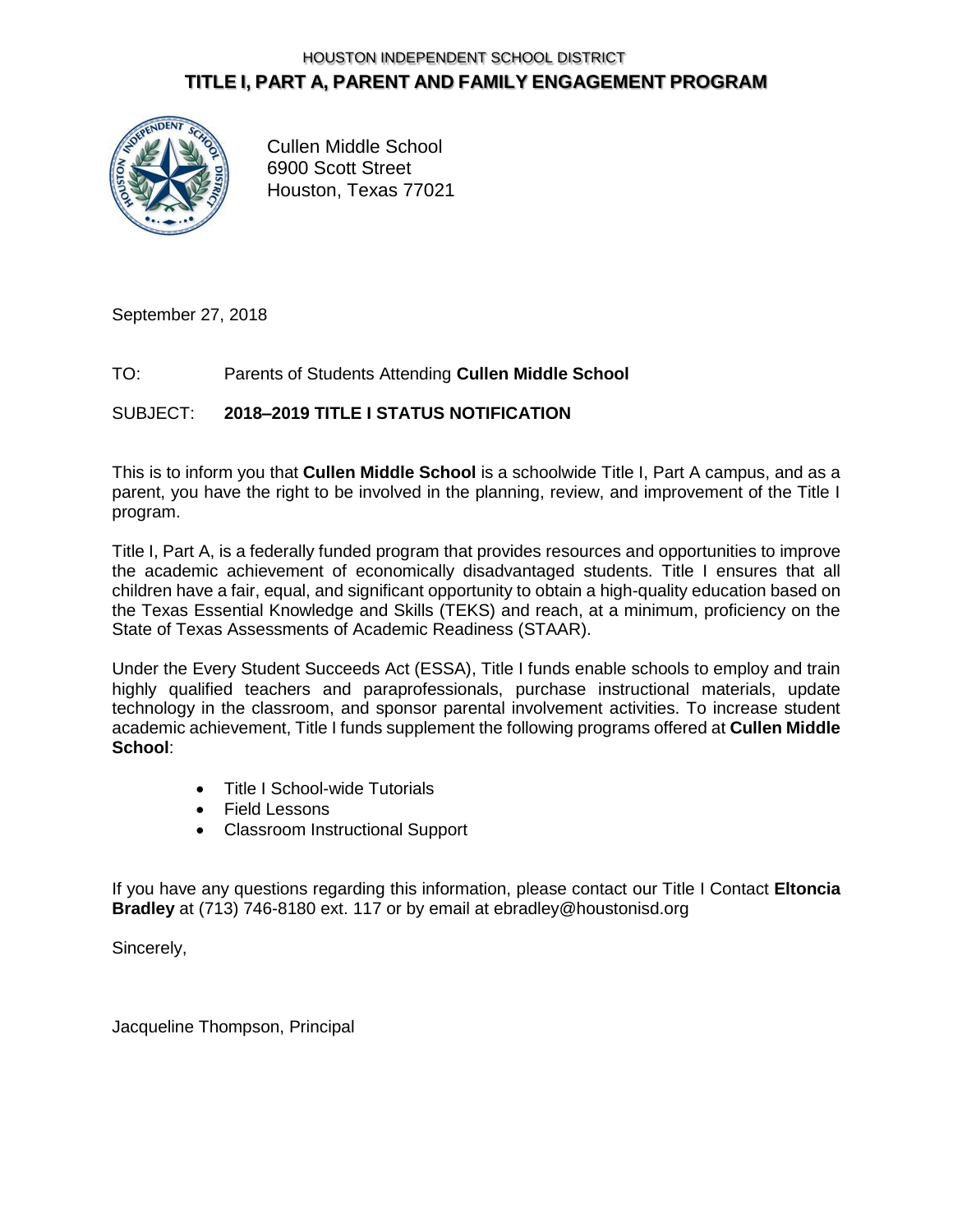# DISTRITO ESCOLAR INDEPENDIENTE DE HOUSTON **PROGRAMA DE PARTICIPACIÓN DE PADRES TÍTULO I, PARTE A**



Cullen Middle School 6900 Scott Street Houston, Texas 77021

September 27, 2018

#### PARA: Padres de alumnos de la escuela **Cullen Middle School**

#### ASUNTO: **AVISO DE ESTATUS DE TÍTULO I PARA EL CICLO ESCOLAR 2018–2019**

Por la presente les informamos que la Escuela **Cullen Middle School** es un centro de enseñanza beneficiario del programa de Título I, Parte A. En calidad de padres, ustedes tienen el derecho de participar en la planificación, revisión y mejoramiento de nuestro programa de Título I.

Título I, Parte A, es un programa financiado por el gobierno federal que provee recursos y oportunidades para mejorar el rendimiento académico de los estudiantes desfavorecidos económicamente. El objetivo del programa es lograr que todos los estudiantes tengan una oportunidad equitativa, imparcial y significativa de recibir una educación de alta calidad con base en el programa de Conocimientos y Habilidades Esenciales de Texas (TEKS), y de alcanzar, como mínimo, un nivel satisfactorio en las Evaluaciones de la Preparación Académica del Estado de Texas, (STAAR).

Bajo la ley federal "Todos los Estudiantes Triunfan" (ESSA), los fondos de Título I permiten a las escuelas contratar y capacitar maestros y personal auxiliar altamente calificados, adquirir materiales de enseñanza, actualizar el equipo tecnológico de los salones de clases y ofrecer actividades que fomenten la participación de los padres. Con el fin de mejorar el rendimiento académico de los estudiantes, los fondos de Título I suplementarán los siguientes programas ofrecidos en la Escuela **Cullen Middle School**:

- Title I School-wide Tutorials
- Field Lessons
- Classroom Instructional Support

Si tienen alguna pregunta, por favor pónganse en contacto con Title I Contact Eltoncia Bradley at (713) 746-8180 ext. 117 or by email at [ebradley@houstonisd.org.](mailto:ebradley@houstonisd.org)

Atentamente,

Jacqueline Thompson, director